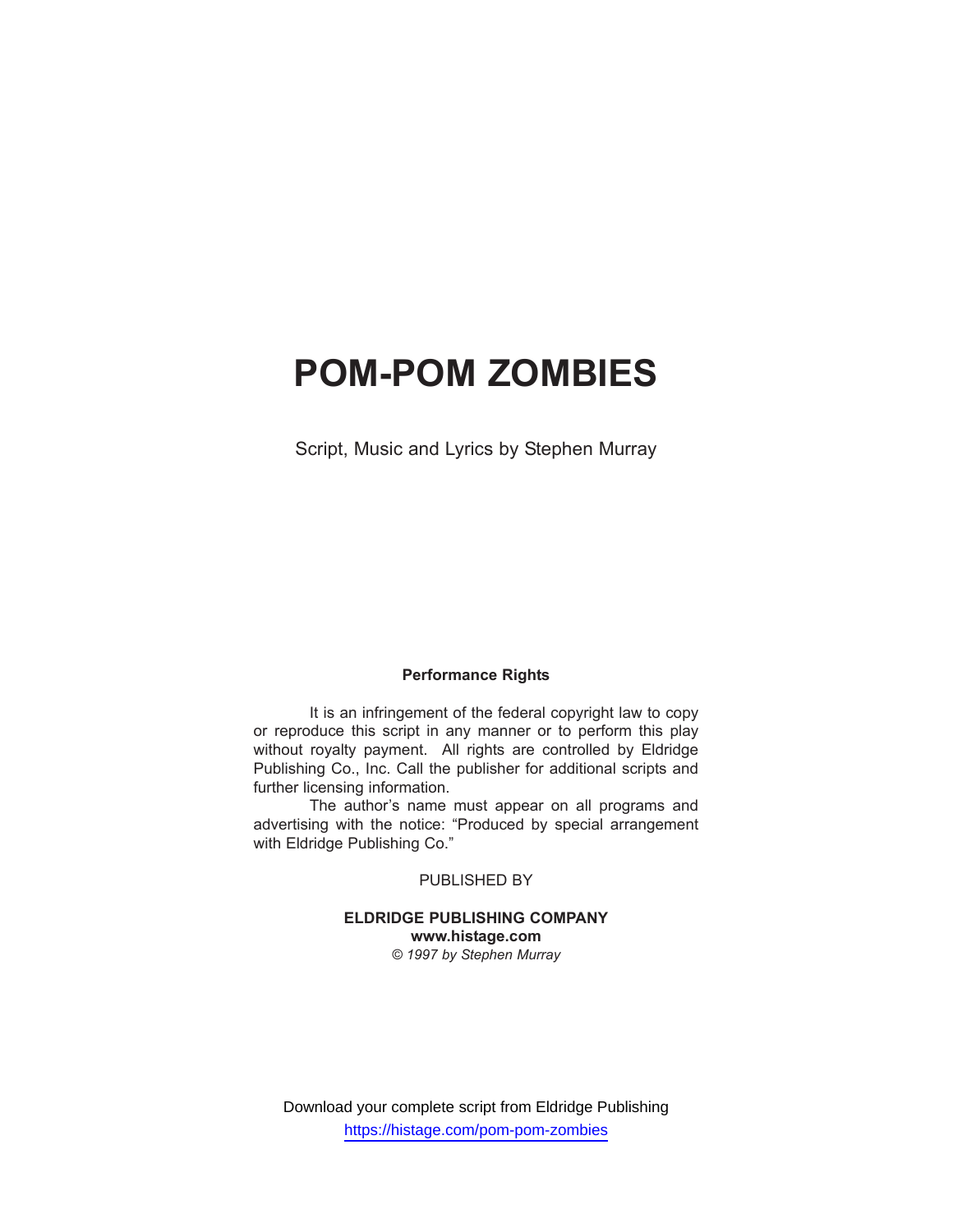## **STORY OF THE PLAY**

It's the 1960s — a big nuclear blast to the past! School's out for the summer, and the teenagers of Ocean View High are ready to surf, sun and have some fun. Their favorite hangout is Barnacle Betty's Surf Club, which happens to be right next door to the evil Ivana Ratnik's nuclear power plant. But...ooops! Cindy Sue, the head cheerleader, accidentally gets some nuclear slime on her hot dog instead of pickle relish, and soon the beach is overrun with pom-pom wielding zombies! Her all-American boyfriend, the beatniks, the nerds and a tough girl gang named the Barracudas rally their forces to save the beach from the atomic attackers. A sci-fi spoof of those beach blanket flicks of the '60s.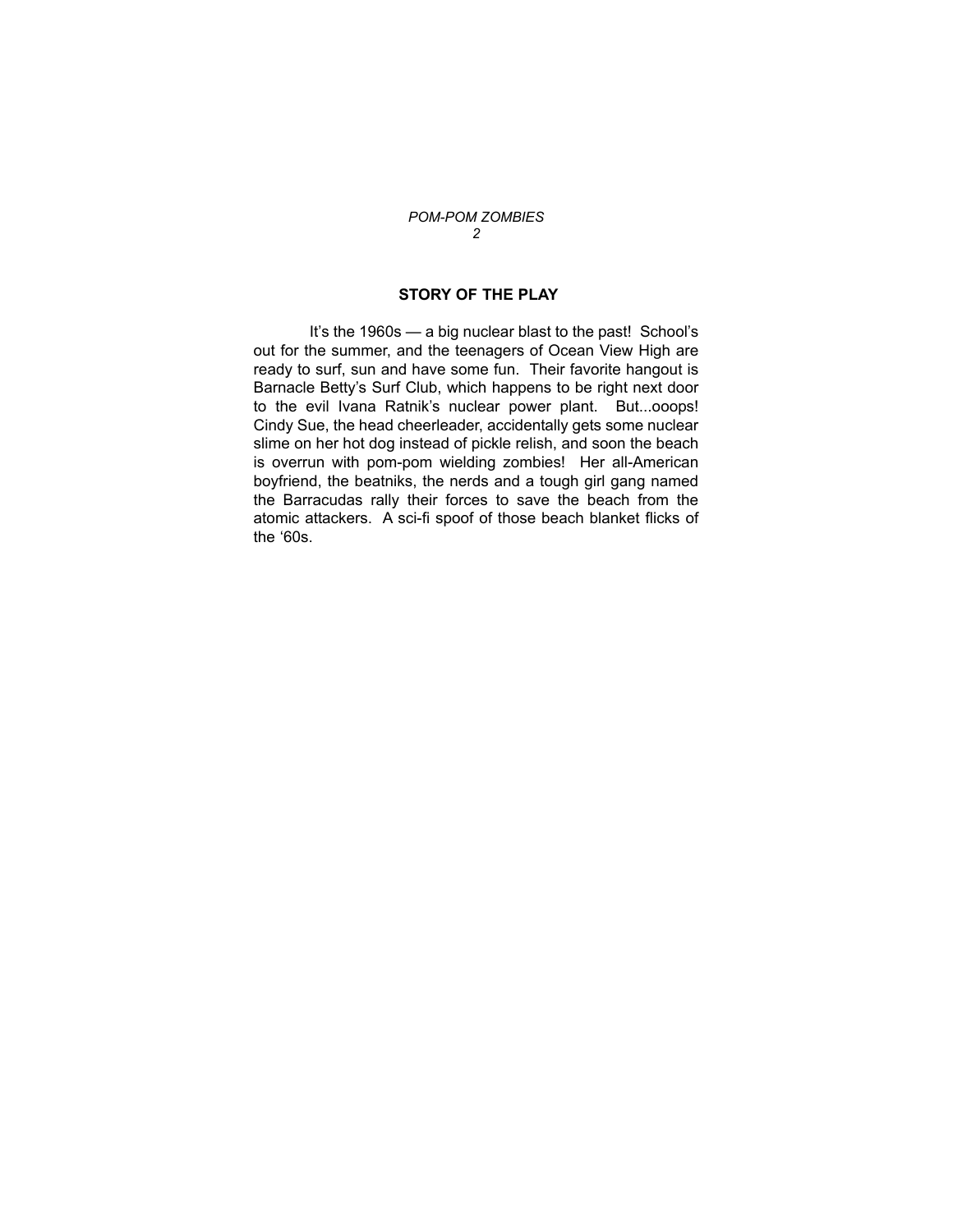#### **CAST OF CHARACTERS** *(7 m, 16 w, 5 flexible)*

- **CINDY SUE MURDOCK:** Ocean View High's head cheerleader and prom queen. First to become a Zombie.
- **ROGER SPAULDING:** Cindy Sue's steady boyfriend, student council president, star running back on football team, expert surfer and all-American guy.
- **WENDY "WEENIE" WIENERMAN:** Nerdish waitress at Barnacle Betty's Surf Club. Class valedictorian.
- **MELVIN:** Nerdy cook at Barnacle Betty's and water boy of the football team. He has a crush on Weenie.
- **MYRON:** Nerd extraordinaire. Looks up to Melvin.
- **PICKLE:** (Flexible part) A strange nerd.
- **GERTRUDE:** Nerd, waitress, and spelling bee champion.
- **WALDO:** A nerd bearing a strange resemblance to a hidden cartoon book character.
- **MUFFY:** Captain of the Hopeless High cheerleading squad.
- **BETSY:** Captain of the No Name High cheerleading squad. Often seen in public with a bag over her head.
- **SPIKE:** Tough leader of the all girl gang, the Barracudas.
- **SLICK**: Barracuda 2nd in command.
- **GRUNT:** A monosyllabic Barracuda.
- **WEASEL:** A Barracuda.
- **PINKY:** A Barracuda
- **LAVERNE:** Cindy Sue's friend, an Ocean View cheerleader. Moose's girlfriend.
- **SHIRLEY:** Cindy Sue's friend, an Ocean View cheerleader. Has a crush on Zeke.
- **BARNACLE BETTY:** A crusty old woman; owner of the piratethemed restaurant, Barnacle Betty's Surf Club. Misses her long lost beau, the Skipper.
- **ZEKE LaROCK:** Ocean View quarterback. Perfect hair, dream date of every girl on Santa Muerto Beach.
- **MOOSE:** Large, burger-loving offensive lineman of the Ocean View football team. Zeke's bodyguard.
- **PANDORA SPOCKS:** Beatnik leader, poet and dancer.
- **WANDA SMALL, MEDIUM AT LARGE:** A beatnik with amazing (?) psychic powers.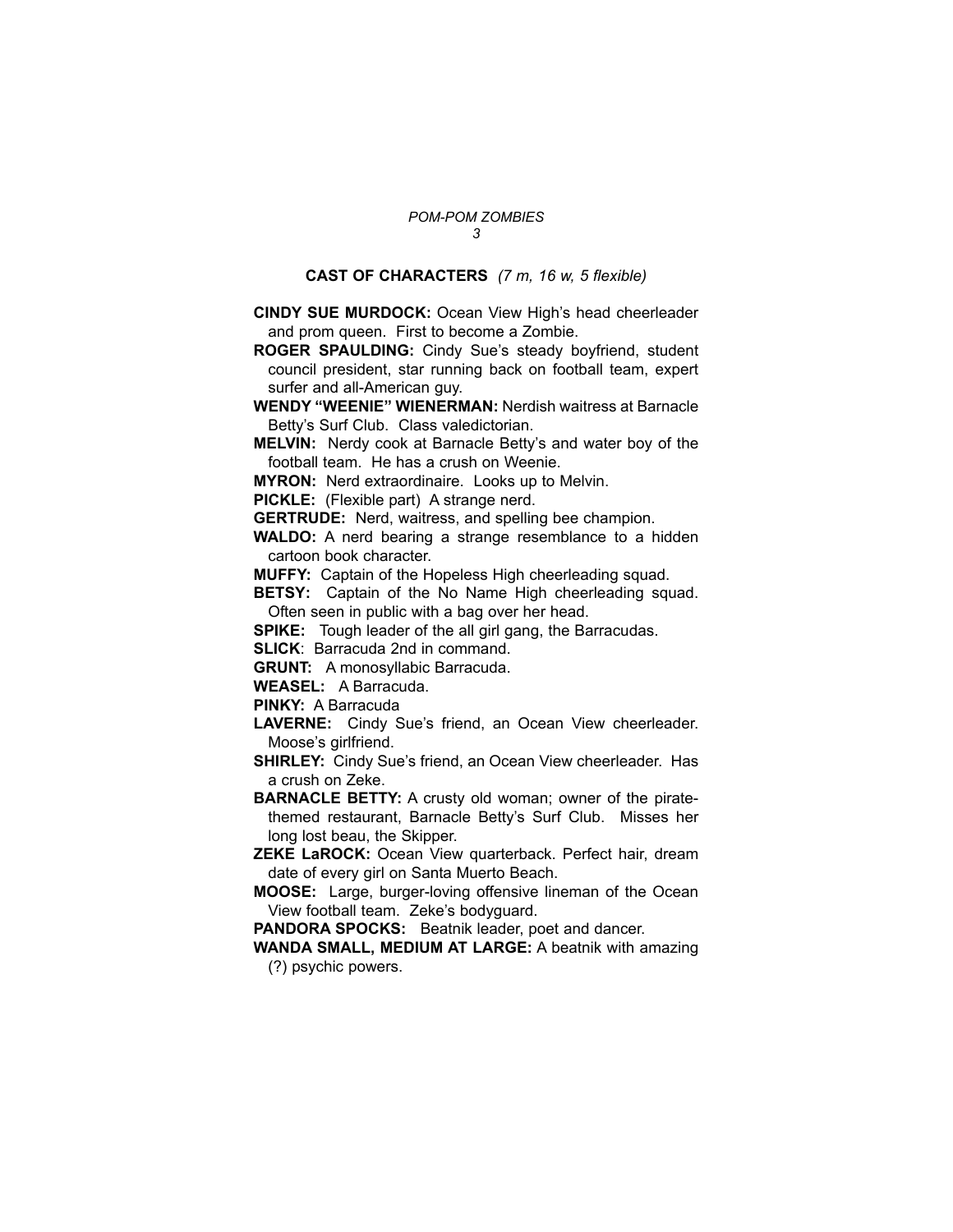**NEBRASKA:** (Flexible part) A beatnik poet and bongo player. **PAISLEY:** A beatnik poet.

**MONROE:** (Flexible part) A beatnik poet.

**IVANA RATNIK:** Evil and greedy owner of the Santa Muerto Nuclear Power plant. A tap-dancing villain.

**PROTON:** (Flexible part) Ivana's incompetent assistant.

**NEUTRON:** (Flexible part) Even more incompetent assistant.

**SKIPPER:** Very brief walk-on part at end of show.

**EXTRAS:** Chorus of Hopeless High and No Name High cheerleaders. Optional chorus of additional Nerds, Beatniks, Barracudas, Ocean View High cheerleaders and football players.

**TIME:** Circa 1960.

**PLACE:** Santa Muerto Beach, Home of Ocean View High School, Barnacle Betty's Surf Club, and the Santa Mureto Nuclear Power Plant.

#### **MUSICAL SELECTIONS**

| 2. Cheer AnywayCindy Sue and the Cheerleaders         |  |
|-------------------------------------------------------|--|
|                                                       |  |
|                                                       |  |
|                                                       |  |
| 6. My Girlfriend's DeadRoger and Company              |  |
|                                                       |  |
| 8. What Do You Do When a Zombie is Chasing You?       |  |
|                                                       |  |
|                                                       |  |
|                                                       |  |
| 11. SkipperBarnacle Betty with Roger, Zeke, and Moose |  |
| 12. I Could Never Bite YouCindy Sue and Roger         |  |
| 13. Doin' the ZombiePandora and Company               |  |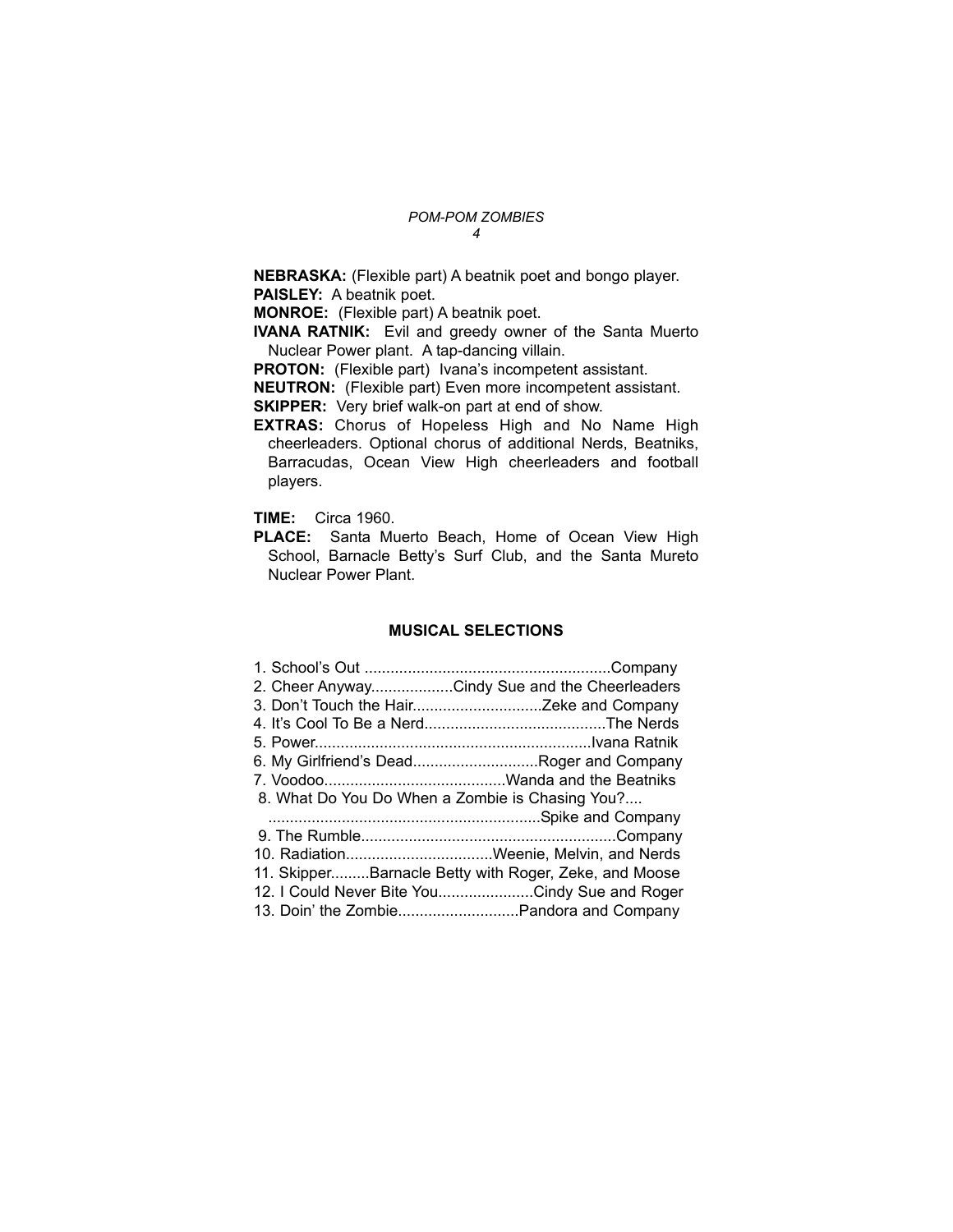#### **SETTING**

Outdoor eating area of Barnacle Betty's Surf Club, a piratethemed hot dog stand with tables, chairs, etc. The stand itself should have a closed off area with a working door. The backdrop can be an ocean scene with the Santa Muerto Nuclear Power Plant visible in the distance.

#### **PROPS**

NO NAME CHEERLEADERS: Paper bags. BETTY: Pirate costume, chef and pirate hats for staff, hot dog. WALDO: Red and white striped cap. PROTON and NEUTRON: Gallon containers of green goo, three surgical masks. BEATNIK: Bongos. PAISLEY: Artificial flower. WEENIE: Order pad and pencil; tray of food (hamburger, hot dog with relish); "Zombie Zapper." CINDY SUE: Boy's class ring, tray of food, green makeup, sheet. PANDORA: Box. IVANA: Container.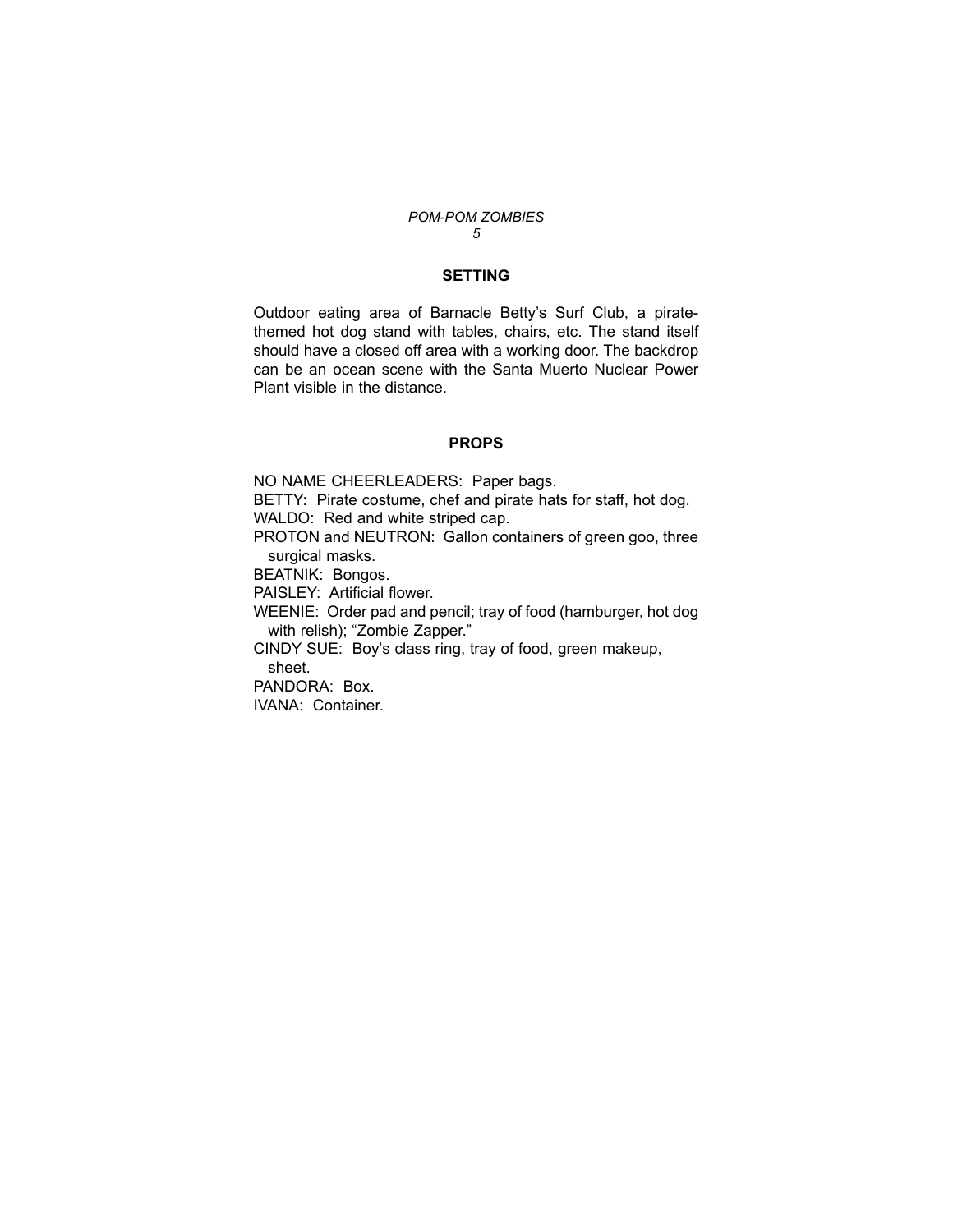#### **ACT I**

*(AT RISE: WEENIE enters and speaks to the audience. As she speaks, the rest of CAST enters slowly singing the "Oo Oo" section of "Doin' the Zombie.")*

WEENIE: It was a long time ago, the summer after my senior year. The summer I had to save the world. All because of Cindy Sue Murdock, the most popular girl in school, prom queen, head cheerleader...boy, she annoyed me! We were all sad the day she died, but after that Cindy Sue got even MORE annoying. But, I'm getting ahead of the story. It all started right after the last day of school. Everyone was going to hang out at Barnacle Betty's Surf Club.

#### **SONG: SCHOOL'S OUT**

ALL: *(Sing)* SCHOOL'S OUT, SCHOOL'S OUT, BABY. SCHOOL'S OUT, AND I THINK MAYBE I'LL SIT IN THE SUN, HAVE ME SOME FUN HANG OUT WITH MY STEADY 'CAUSE SUMMERTIME'S ALREADY HERE.

SCHOOL'S OUT, GOOD-BYE TEACHER TIME FOR A DRIVE-IN DOUBLE FEATURE ME AND MY PALS, THE GUYS AND THE GALS DRIVIN' REAL FAST, I WISH SUMMERTIME COULD LAST ALL YEAR.

WE'RE GONNA STAY AT THE BEACH EVERY SUMMER DAY CATCHIN' EVERY WAVE THAT COMES OUR WAY HANGIN' OUT AND DANCING WITH EVERYONE SCHOOL IS OVER. IT'S TIME FOR SOME FUN!

NO MORE PENCILS, NO MORE BOOKS NO MORE TEACHERS' DIRTY LOOKS NO MORE GYM OR STUDY HALL